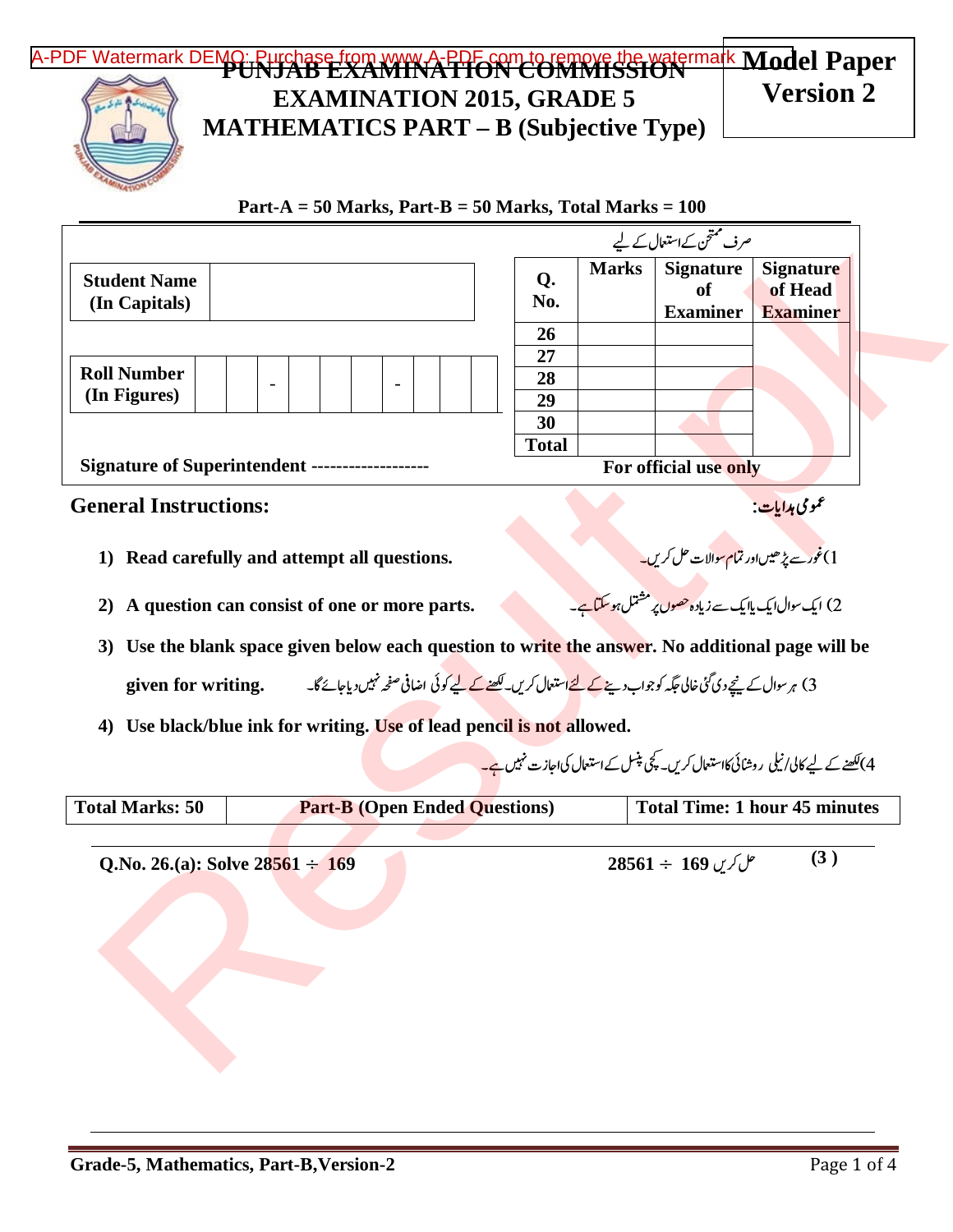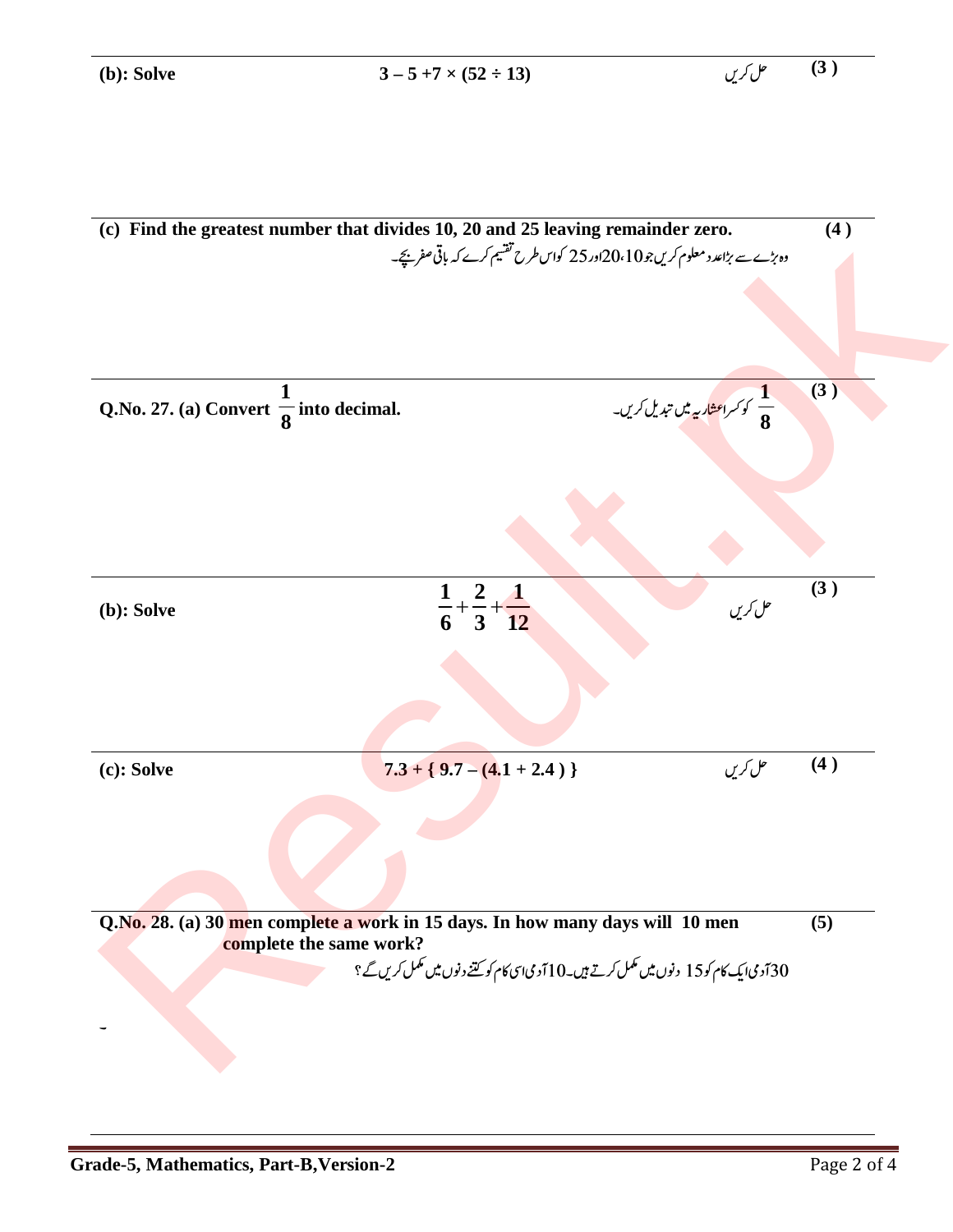5 آدمیوں کا کراچی سے لاہور تک <sup>پس کا</sup>کرایہ 20000 روپے ہے۔12 آدمیوں کا کرایہ کیاہوگا؟